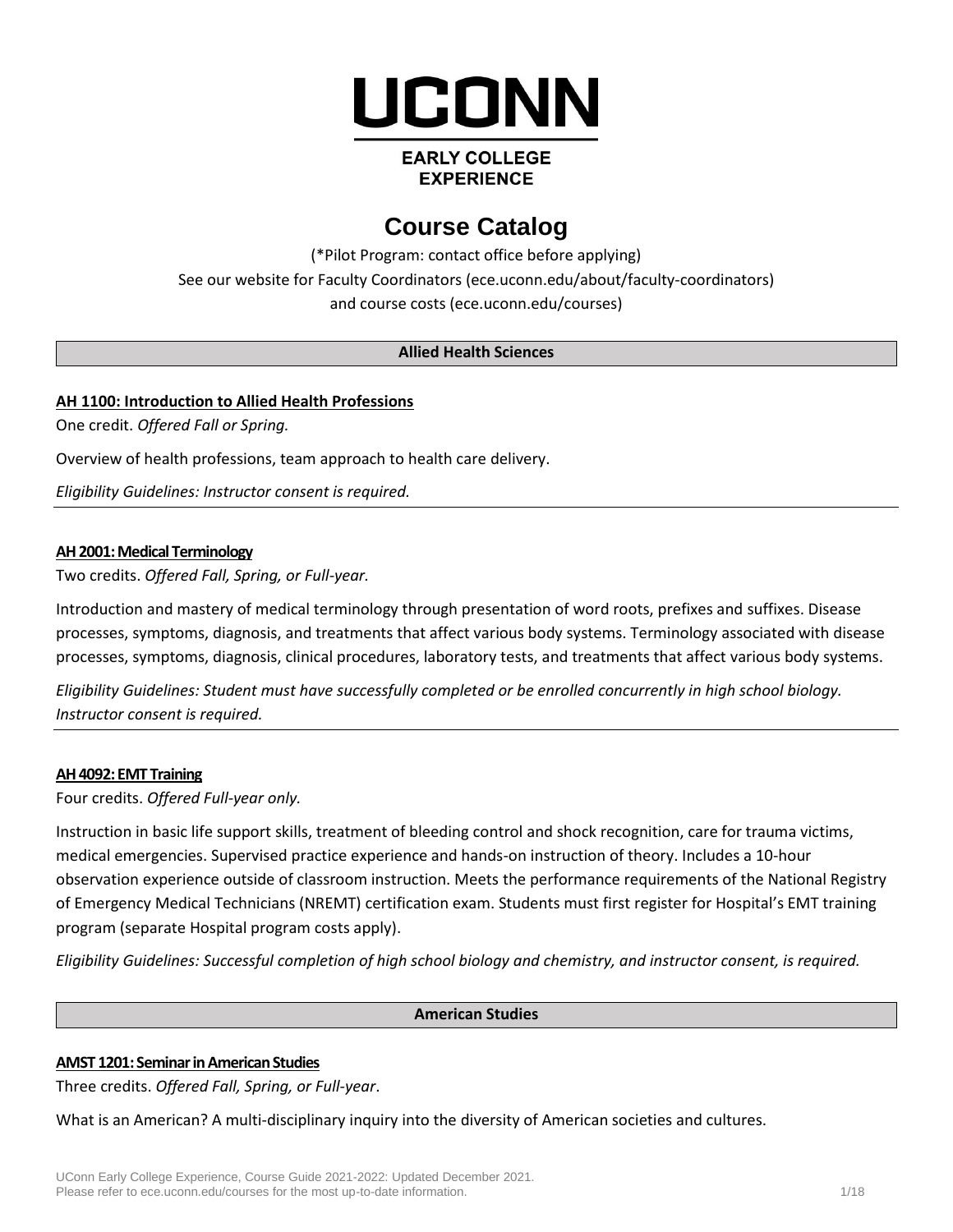*Eligibility Guidelines: Successful completion of two years of high school history and two years of high school English are recommended.*

## **Animal Science**

*\*Contact UConn ECE before applying as these courses runs in a limited number of Agriscience high schools only.*

# **ANSC 1602: Behavior and Training of Domestic Animals\***

Three credits. *Offered Fall, Spring, or Full-year.*

Application of behavior of cattle, horses, sheep, goats, swine and poultry and companion animals to their management, training and welfare. Basic principles of genetics and physiology of behavior, perception, training, learning, motivation, and stress with consideration of integrated behavioral management and animal welfare. Students are required to have access to an animal that they will train throughout the semester; the Department of Animal Science will not necessarily provide animals for training.

*Eligibility Guidelines: Student must be enrolled in an Agriscience program in Connecticut. Student must have completed Biology and the freshman year animal science course in high school.*

# **ANSC 1676: Introduction to Companion Animals\***

Three credits. *Offered Fall, Spring, or Full-year.*

Basic concepts of the nutrition, physiology, health, and management of companion animals.

*Eligibility Guidelines: Student must be enrolled in an Agriscience program in Connecticut. Student must have completed Biology and the freshman year animal science course in high school.*

## **ANSC 2251: Horse Science\***

Three credits. *Offered as the last course in a four-semester sequence.*

Valuable to animal science majors. Includes horse types and breeds and their nutrition, breeding, evaluation, behavior, care, and management with attention given to detailed studies of the problems and practices of horse production and use.

*Eligibility Guidelines: Student must be enrolled in an Agriscience program in Connecticut. ANSC 2251 must be offered as the last course in a four-semester sequence (of animal science and horse science courses). ANSC 2251 is an advanced course and before enrollment, students must successfully complete Biology and least one year (or two semesters) of an introductory high school course specifically in horse science (not as a portion of another class).*

## **Anthropology**

## **ANTH 1000: Other People's Worlds\***

Three credits. *Offered Fall, Spring, or Full-year*.

An introduction to the anthropological understanding of human society through ethnographic case studies of selected peoples and cultures, exploring the richness and variety of human life. Encourages students to learn about different cultures and to apply their knowledge to make sense of their own society.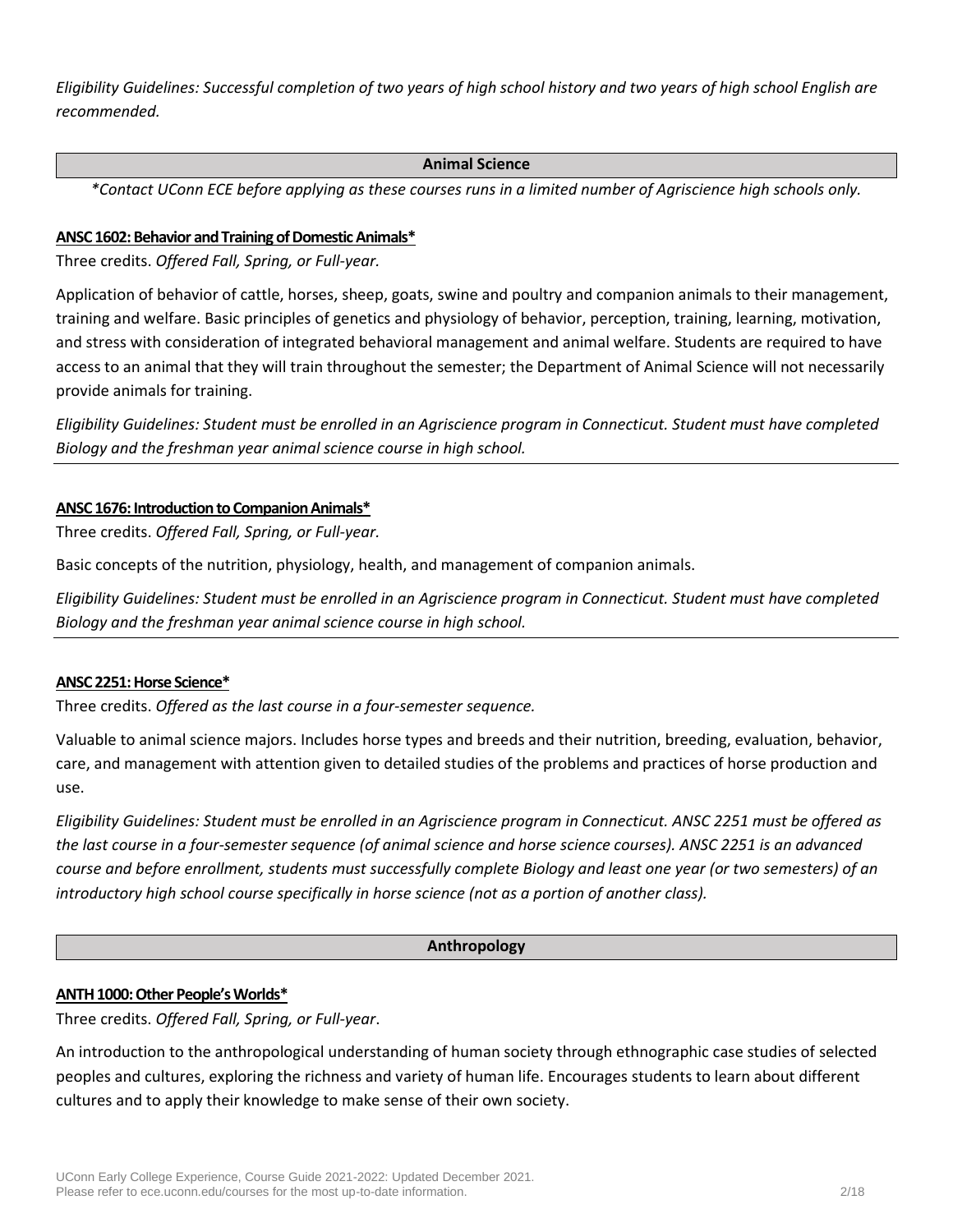*Eligibility Guidelines: Successful completion of two years of high school or equivalent through grade advancement and instructor consent is required.*

#### **ANTH 1500: Great Discoveries in Archeology\***

Three credits. *Offered Fall, Spring, or Full-year*.

Surveys of important discoveries in archeology spanning the whole of human prehistory across the globe. Current issues, methods, and techniques in the field of archeology.

*Eligibility Guidelines: Successful completion of two years of high school or equivalent through grade advancement and instructor consent is required.*

**Art**

#### **ART 1030: Drawing I**

Three credits. *Offered Fall, Spring, or Full-year.*

Fundamental principles of drawing based on observation.

*Eligibility Guidelines: Successful completion of one full year of high school art instruction is recommended.*

#### **Biological Sciences**

#### **BIOL 1107: Principles of Biology I**

Four credits. *Offered Fall, Spring, or Full-year. May be taken in either order.*

Designed to provide a foundation for more advanced courses in Biology and related sciences. Topics covered include molecular and cell biology, animal anatomy and physiology. Lab exercises include dissection of preserved animals.

*Eligibility Guidelines: Student must have studied/been exposed to the fundamental basic principles of inorganic and organic chemistry in a course that in addition contains a laboratory component.*

#### **BIOL 1108: Principles of Biology II**

Four credits. *Offered Fall, Spring, or Full-year. May be taken in either order.*

Designed to provide a foundation for more advanced courses in Biology and related sciences. Topics covered include evolution and population genetics, plant physiology and diversity, animal diversity and behavior, and ecology.

*Eligibility Guidelines: Student must have studied/been exposed to the fundamental basic principles of inorganic and organic chemistry in a course that in addition contains a laboratory component.*

#### **Chemistry**

## **CHEM 1127Q: General Chemistry I**

Four credits. *Offered Fall only.*

UConn Early College Experience, Course Guide 2021-2022: Updated December 2021. Please refer to ece.uconn.edu/courses for the most up-to-date information. 3/18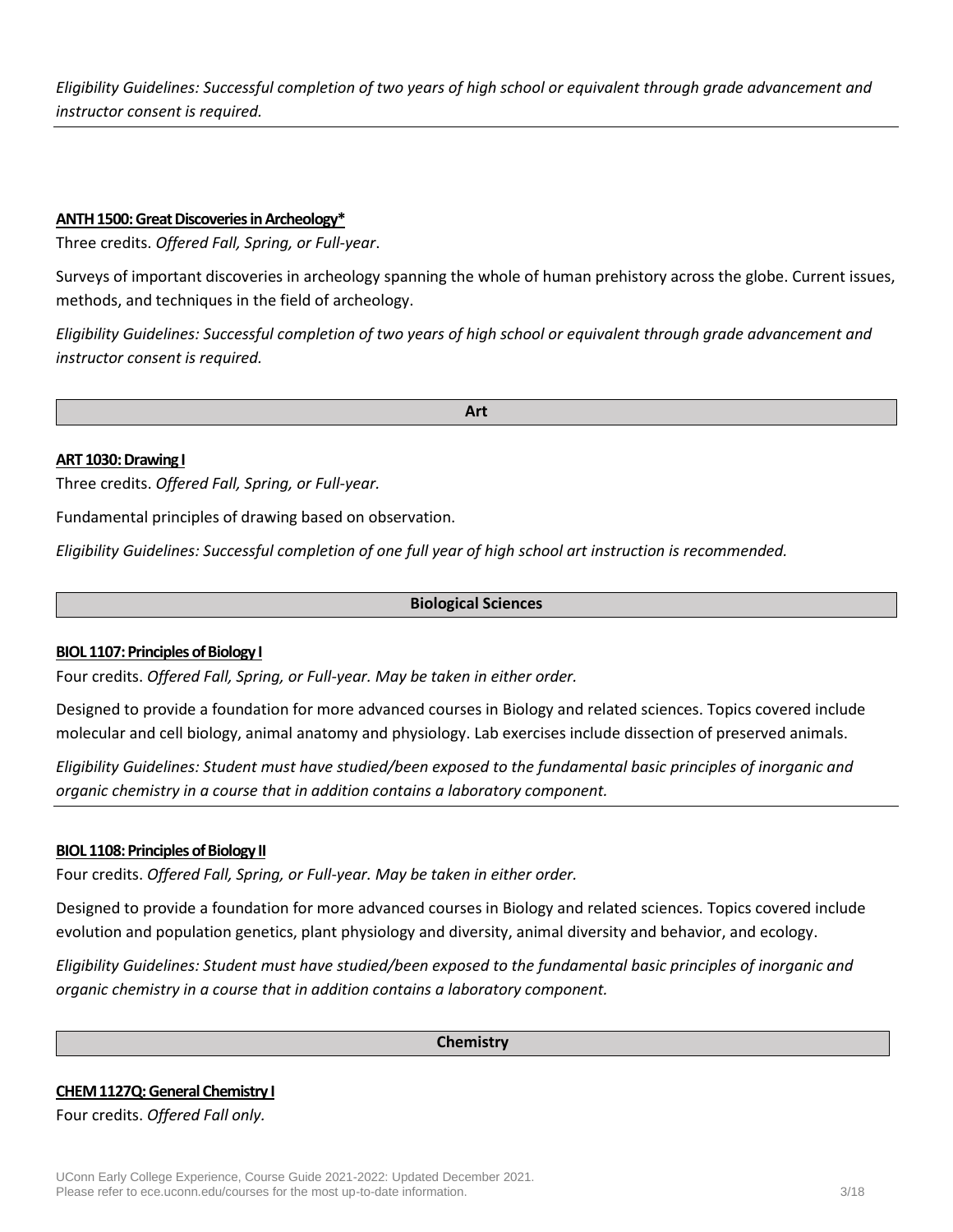Designed to provide a foundation for more advanced courses in chemistry. Atomic theory, laws and theories concerning the physical and chemical behavior of gases, liquids, solids, and solutions. Quantitative measurements illustrating the laws of chemical combination in the laboratory component.

*Eligibility Guidelines: Successful completion of basic algebra is recommended. A student must pass CHEM 1127Q with a grade of a "C" or higher to continue on to CHEM 1128Q.*

# **CHEM 1128Q: General Chemistry II**

Four credits. *Offered Spring only.*

Equilibrium, thermodynamics, nuclear chemistry, and kinetics. Properties of some of the more familiar elements and their compounds. Equilibrium in solutions and reactions of the common cations and anions in the laboratory component.

*Eligibility Guidelines: Successful completion of basic algebra is recommended. A student must pass CHEM 1127Q with a grade of a "C" or higher to continue on to CHEM 1128Q.*

#### **Chinese**

#### **CHIN 1114: Intermediate Chinese II**

Four credits. *Offered Full-year only.*

Development of ability to communicate in Chinese, orally and in writing.

*Eligibility Guidelines: Three or more years of high school Chinese, or instructor's consent, is required.*

#### **Civil Engineering**

## **CE 2110: Applied Mechanics I**

Three credits. *Offered Fall, Spring, or Full-year.*

Fundamentals of statics using vector methods. Resolution and composition of forces; equilibrium of force systems; analysis of forces acting on structures and machines; centroids; moment of inertia.

*Eligibility Guidelines: Successful completion or concurrent enrollment in MATH 1131Q or AP Calculus is required.*

## **Classics and Ancient Mediterranean Studies**

## **CAMS 1103: Classical Mythology**

Three credits. *Offered Fall, Spring, or Full-year.*

Origin, nature, and function of myth in the literature and art of Greece and Rome and the re-interpretation of classical myth in modern art forms.

*Eligibility Guidelines: Instructor consent is required.*

## **CAMS 3101: Topics in Advanced Greek**

Three credits. *Offered Fall, Spring, or Full-year.*

UConn Early College Experience, Course Guide 2021-2022: Updated December 2021. Please refer to ece.uconn.edu/courses for the most up-to-date information. 4/18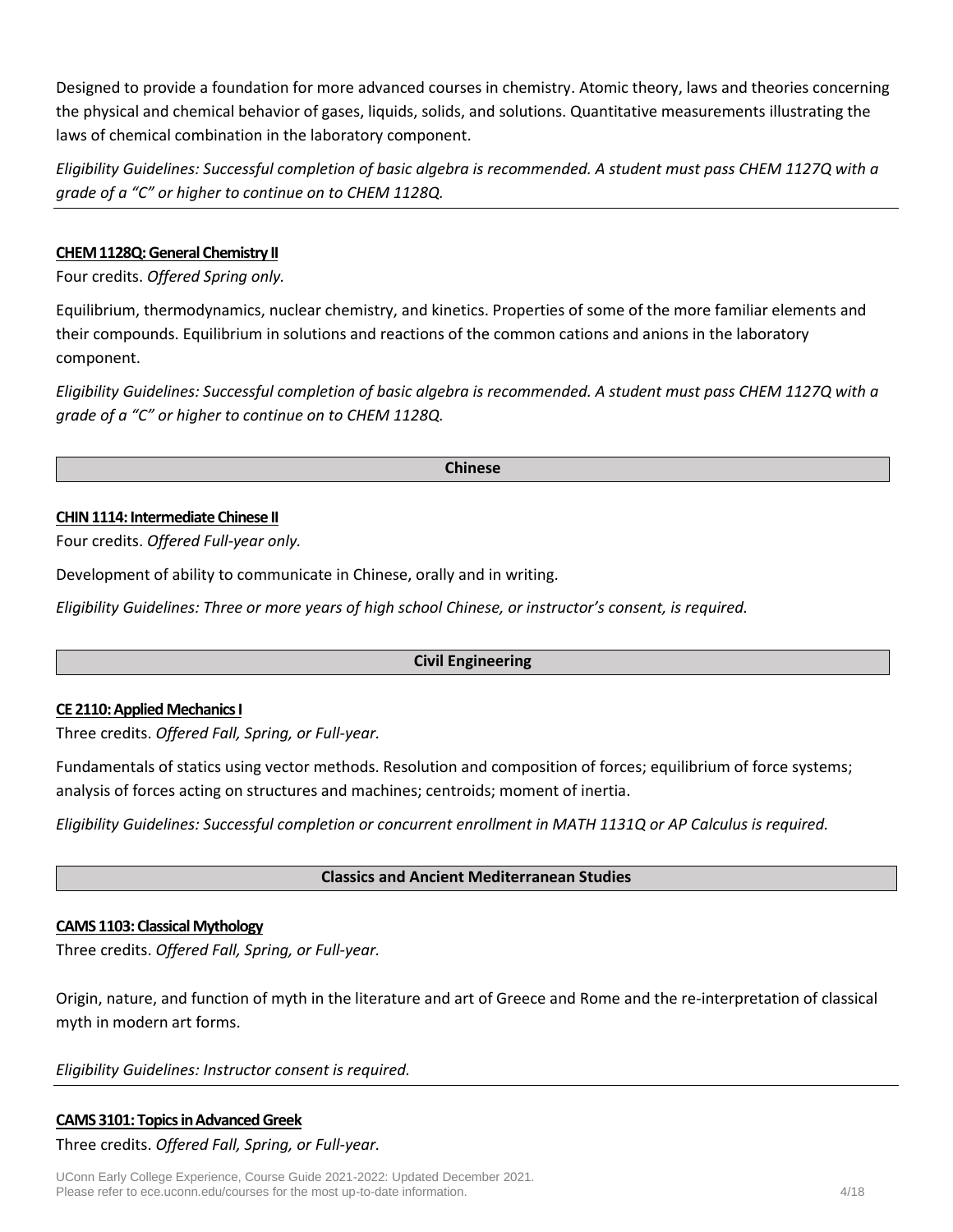Not open for credit to students who have had three or more years of Greek in high school, except with Departmental consent. With a change in content, may be repeated for credit. Involves reading in Greek. Reading of Ancient Greek texts in the original.

*Eligibility Guidelines: Successful completion of two semesters of accelerated elementary Greek or the equivalent is required.*

## **CAMS 3102: Topics in Advanced Latin**

Three credits. *Offered Fall, Spring, or Full-year.*

With a change in content, may be repeated for credit. Reading of Latin texts in the original.

*Eligibility Guidelines: Successful completion of three or more years of high school Latin (Latin 1-3 at the high school level) or the equivalent is required.*

**Digital Media & Design**

## **DMD 1002: Foundations in Digital Media II**

Three credits (\$150). *Offered Fall, Spring, or Full-year.*

Introduction to the fundamentals of storytelling using a variety of practical digital media applications.

*Eligibility Guidelines:*

- *Students must have the ability to access Adobe CC = computer + account, or another professional raster-based image editing suite, and professional-level video editing suite*
- *Students must possess digital literacy skills and can understand to set up a project and organize documents \_\_\_\_\_\_\_\_\_\_\_\_\_\_\_\_\_\_\_\_\_\_\_\_\_\_\_\_\_\_\_\_\_\_\_\_\_\_\_\_\_\_\_\_\_\_\_\_\_\_\_\_\_\_\_\_\_\_\_\_\_\_\_\_\_\_\_\_\_\_\_\_\_\_\_\_\_\_\_\_\_\_\_\_\_\_\_\_\_\_\_\_\_\_\_\_\_\_*

# **DMD 1101: Design Lab I**

Three credits (\$150). *Offered Fall, Spring, or Full-year.*

Exploration of the creation, manipulation, and reception of digital images through project-based work using imageediting software. Through lecture, discussion, projects, and critique, students will develop, refine, and evaluate digital images and understand their artistic, social, and ethical ramifications.

*Eligibility Guidelines:*

- *Students must have the ability to access Adobe CC = computer + account, or another professional raster-based image editing suite*
- *Students must possess digital literacy skills and can understand to set up a project and organize documents*

*\_\_\_\_\_\_\_\_\_\_\_\_\_\_\_\_\_\_\_\_\_\_\_\_\_\_\_\_\_\_\_\_\_\_\_\_\_\_\_\_\_\_\_\_\_\_\_\_\_\_\_\_\_\_\_\_\_\_\_\_\_\_\_\_\_\_\_\_\_\_\_\_\_\_\_\_\_\_\_\_\_\_\_\_\_\_\_\_\_\_\_\_\_\_\_\_\_\_*

• *Students must have basic drawing skills*

# **DMD 1102: Design Lab II**

Three credits (\$150). *Offered Fall, Spring, or Full-year.*

Theory, principles, and practices of digital screen-based visual communication. Through a multidisciplinary perspective involving art, design, art history, and media studies, students will address how culture visualizes screen-based communication through both image and type.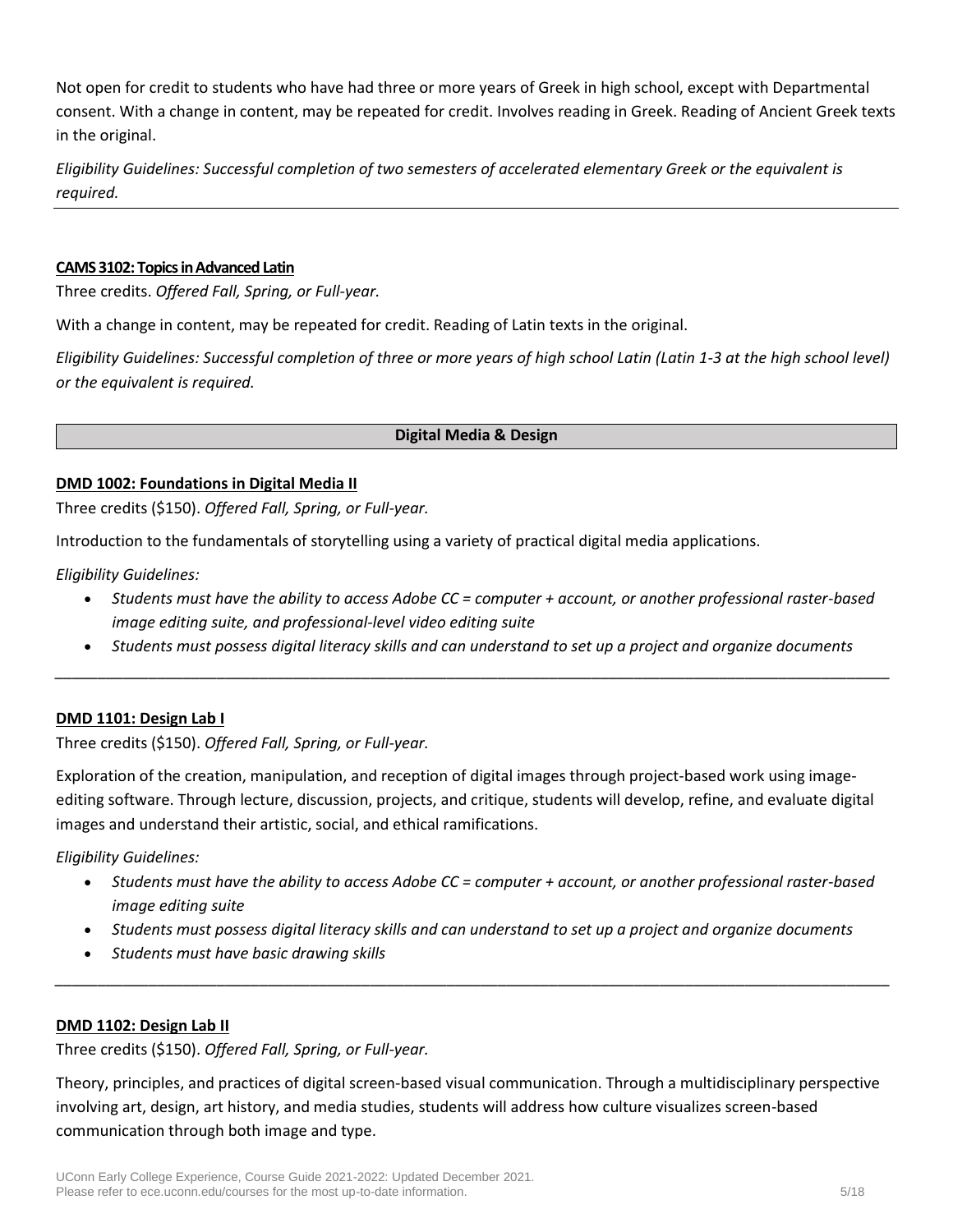*Eligibility Guidelines:*

- *Students must have the ability to access Adobe CC = computer + account, or another professional raster-based image editing suite, and professional-level video editing suite*
- *Students must possess digital literacy skills and can understand to set up a project and organize documents \_\_\_\_\_\_\_\_\_\_\_\_\_\_\_\_\_\_\_\_\_\_\_\_\_\_\_\_\_\_\_\_\_\_\_\_\_\_\_\_\_\_\_\_\_\_\_\_\_\_\_\_\_\_\_\_\_\_\_\_\_\_\_\_\_\_\_\_\_\_\_\_\_\_\_\_\_\_\_\_\_\_\_\_\_\_\_\_\_\_\_\_\_\_\_\_\_\_*

# **DMD 2210: Film and Video Editing I**

Three credits (\$150). *Offered Fall, Spring, or Full-year.*

Introduction to digital editing, project management, working with sound, and time-based storytelling.

*Eligibility Guidelines:*

- *Students must have the ability to access Adobe CC = computer + account, or another professional-level video editing suite*
- *Students must possess digital literacy skills and can understand to set up a project and organize documents \_\_\_\_\_\_\_\_\_\_\_\_\_\_\_\_\_\_\_\_\_\_\_\_\_\_\_\_\_\_\_\_\_\_\_\_\_\_\_\_\_\_\_\_\_\_\_\_\_\_\_\_\_\_\_\_\_\_\_\_\_\_\_\_\_\_\_\_\_\_\_\_\_\_\_\_\_\_\_\_\_\_\_\_\_\_\_\_\_\_\_\_\_\_\_\_\_\_*

# **DMD 2500: Introduction to Game Design**

Three credits (\$150). *Offered Fall, Spring, or Full-year.*

Introduction to the principles of game design and development. History of the industry, story, and game mechanics.

*Eligibility Guidelines:*

- *Students must have the ability to access a professional game development tool such as Unity, Unreal, Godot, or Construct3*
- *Students must possess digital literacy skills and can understand to set up a project and organize documents*

## **Economics**

## **ECON 1000: Essentials of Economics**

Three credits. *Offered Fall, Spring, or Full-year.*

A general introduction to micro- and macroeconomics. Economic concepts to be taught include opportunity costs, demand and supply, incentives, comparative advantage, inflation and employment policies, balance of international payments, and economic growth.

*Eligibility Guidelines: Successful completion or simultaneous enrollment in Intermediate Algebra/Algebra II and Geometry are required. Not open to students who are currently enrolled in or who have passed ECON 1201 or 1202*.

## **ECON 1201: Principles of Microeconomics**

Three credits. *Offered Fall, Spring, or Full-year. May be taken before or after ECON 1202*.

How the invisible hand of the market functions through the economic decisions of firms and individuals. How prices, wages and profits are determined, resources are allocated and income is distributed. Topical subjects (e.g., energy policy and health care).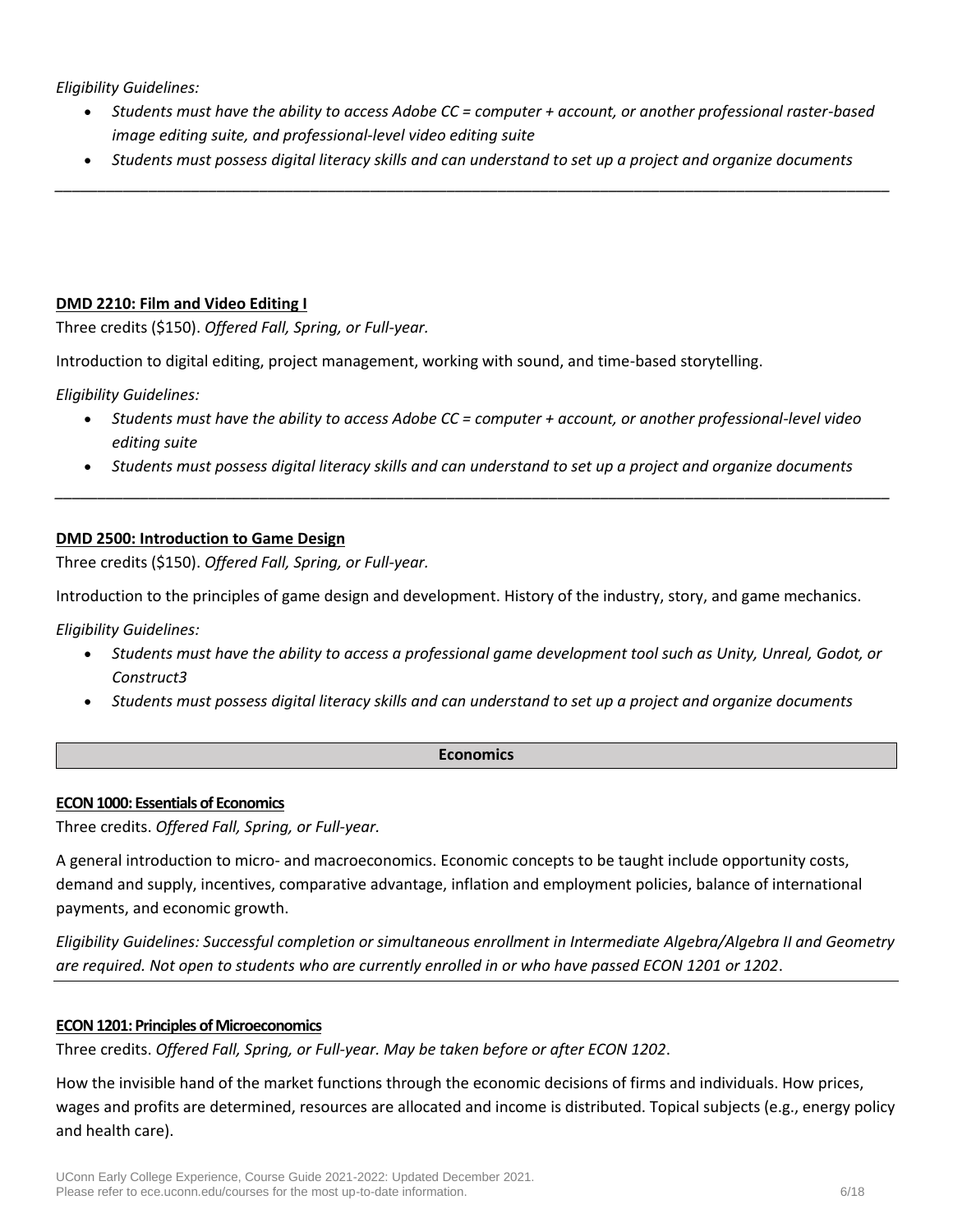*Eligibility Guidelines: Successful completion or simultaneous enrollment in Intermediate Algebra/Algebra II and Geometry are required.*

# **ECON 1202: Principles of Macroeconomics**

Three credits. *Offered Fall, Spring, or Full-year. May be taken before or after ECON 1201*.

The organization and function of the economic system as a total unit. Economic decisions, institutions, and policies that determine levels and rates of growth of production, employment, and prices. Topical subjects (e.g., government budget deficits and current interest-rate policy).

*Eligibility Guidelines: Successful completion or simultaneous enrollment in Intermediate Algebra/Algebra II and Geometry are required.*

#### **Education**

## **Educational Curriculum and Instruction**

## **EDCI 1100: If You Love It, Teach It\***

Three credits. *Offered Fall, Spring, or Full-year.*

Studies of K-12 teaching, learning, and schooling in the United States; historical, philosophical, and social foundations of education as well as self-study to reimagine educational futures.

*Eligibility Guidelines: Successful completion of three years of high school English is recommended*.

## **Educational Leadership**

## **EDLR 1162: Health and Education in Urban Communities\***

One credit. *Offered Fall, Spring, or Full-year.*

As an introductory course, EDLR 1162 explores the historical and social forces that shape health and education in urban communities, specifically in Connecticut. Topics of study will include poverty, culture, and identity and how these phenomena affect children's health, nutrition, schooling and opportunities for success. Through readings, films, discussion, reflection and service‐learning opportunities, class members analyze policies, norms and beliefs in our society. Students will be challenged to consider how these trends may lead us to a more just society and how these may perpetuate injustice.

*Eligibility Guidelines: Instructor consent is required.*

## **EDLR 2001: Contemporary Issues in Sport\***

Three credits (\$150). *Offered Fall, Spring, or Full-year.*

Socio-cultural, economic, political, and other related issues in sport. Sport as a social institution, the impact of sport in American culture, and the impact of American culture on sport. Sport at the youth, intercollegiate, professional, and international levels; how sport at these levels is experienced differently by individuals, communities, organizations, and society. Issues in sport relative to gender, race (ethnicity), differing physical and intellectual ability, sexual identity, and gender identity.

*Eligibility Guidelines: Instructor consent is required.*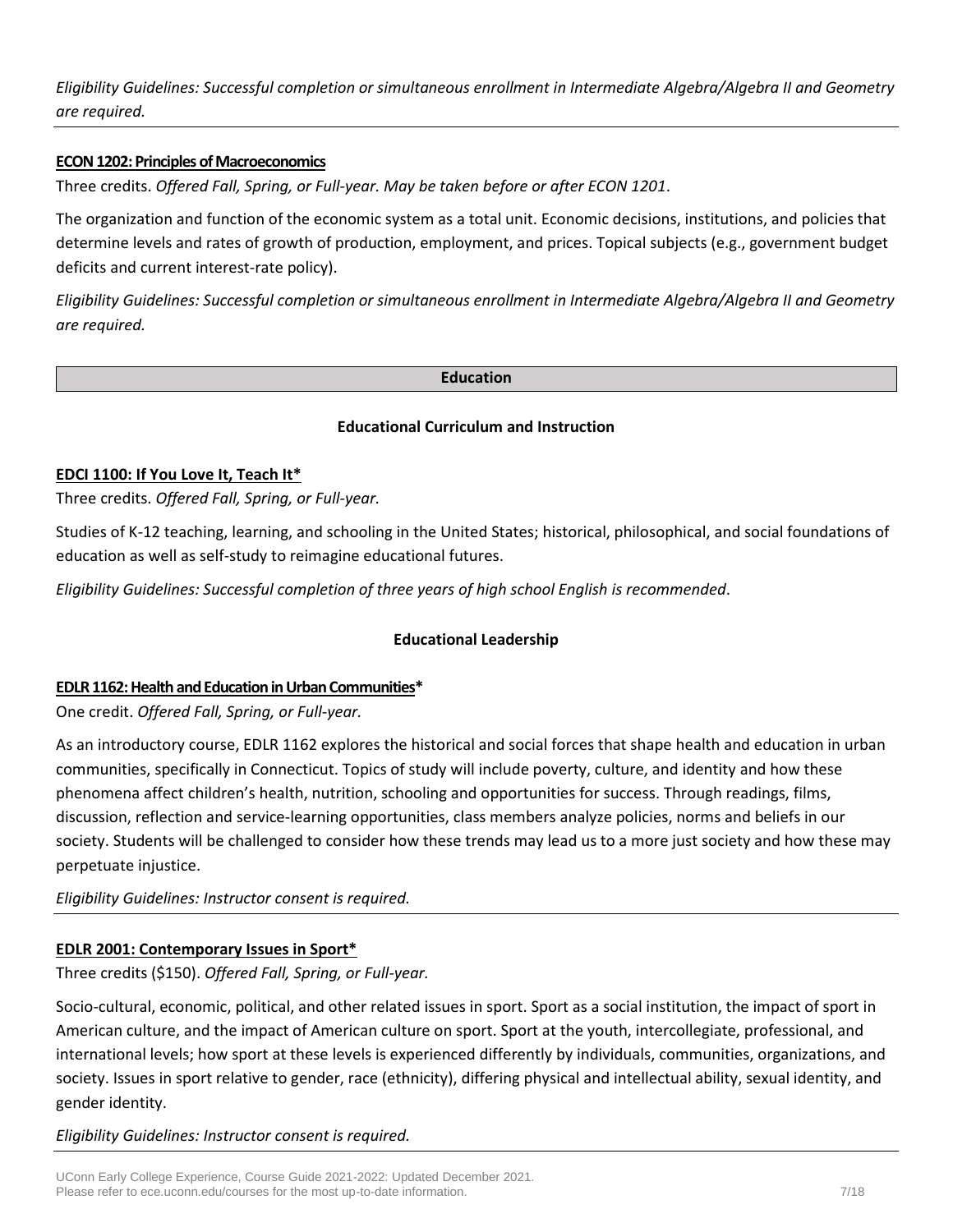# **Educational Psychology**

#### **EPSY 1100: Introduction to Special Education**

Three credits. *Offered Fall, Spring, or Full-year.*

Special education services in American education, including various exceptionalities and the roles of professionals.

*Eligibility Guidelines: Successful completion of three years of high school English and instructor recommendation.*

#### **English**

#### **ENGL 1004: Introduction to Academic Writing**

Four credits. *Offered Fall, Spring, or Full-year.*

Development of the reading and writing skills essential to university work. Students placed in ENGL 1004 must pass the course before electing ENGL 1007.

*Eligibility Guidelines: Successful completion of two years of high school English is required.*

## **ENGL 1007: Seminar and Studio in Academic Writing and Multimodal Composition**

Four credits. *Offered Fall, Spring, or Full-Year*

College composition through multiple forms of literacy, including rhetorical, digital, and information literacies necessary for twenty-first-century contexts. The development of creatively intellectual inquiries through sustained engagement with texts, ideas, and problems. Emphasis on transfer of writing and rhetorical skills to academic and daily life. Students design a digital portfolio that curates creations and skills-based micro-credentials they earn in coursework.

*Eligibility Guidelines: Successful completion of two years of high school English is required. Students placed in ENGL 1004 must pass that class before enrolling in ENGL 1007.*

#### **French**

## **FREN: 3250:Global Culture I**

Three credits. *Offered Fall or Full-year.*

Intense study of oral French. Learning of oral techniques of communication in conjunction with weekly topics of conversation associated with various francophone cultures. Rigorous and active oral practice through dialogues, interviews, round tables, and oral reports.

*Eligibility Guidelines: Successful completion of three full years of high school French, or instructor consent, is required.*

## **FREN 3268: Grammar and Composition**

Three credits. *Offered Spring or Full-year.*

Advanced study of French texts and extensive written practice in a variety of forms ranging from compositions, essays, summaries, and film reviews.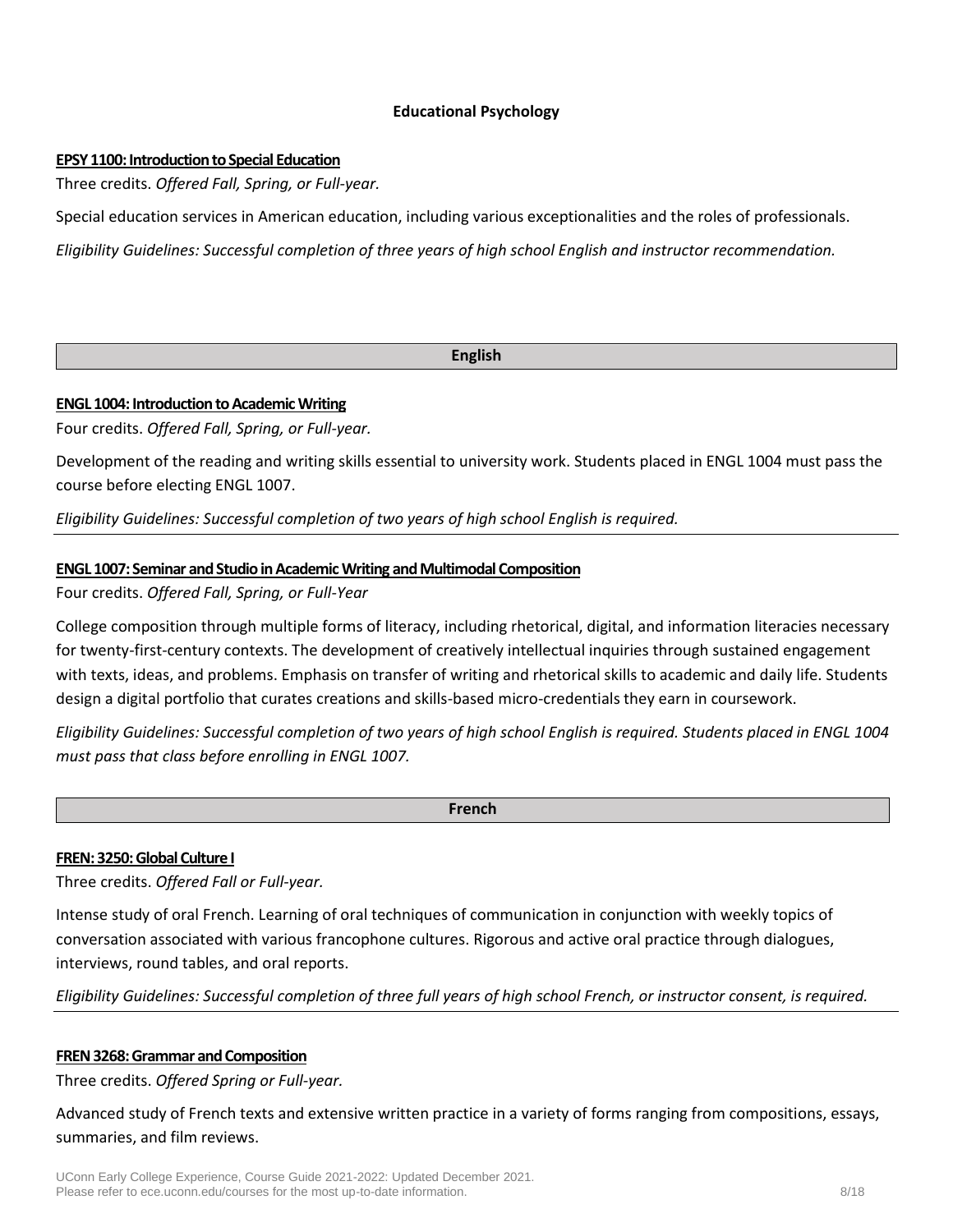*Eligibility Guidelines: Successful completion of three full years of high school French, or instructor consent, is required.*

#### **Geosciences**

## **GSCI 1051: Earth's Dynamic Environment\***

Three credits. *Offered Fall, Spring, or Full-year.*

Origin and history of planet Earth, emphasizing how rock, air, water, and life interact at different scales to produce the earth's crust, landforms, life systems, natural resources, catastrophes, and climatic regimes. Provides a scientific context for human-induced global change.

*Eligibility Guidelines: Successful completion of basic earth science coursework. Proficiency in basic algebra and geometry is required.* 

**German**

# **GERM3233: Building Language Skills through Culture I**

Three credits. *Offered Fall, Spring, or Full-year.*

Development of oral and written skills using a content-based methodology and drawing on texts that deal with issues in contemporary culture of German-speaking countries. Emphasis on acquisition of a sophisticated understanding of cultural differences while building vocabulary, improving accuracy, and increasing facility in self-expression and communication.

*Eligibility Guidelines: Successful completion of three or more years of high school German, or instructor consent, is required.*

## **GERM 3255: Studies in 20th Century German Literature**

Three credits. *Offered Fall, Spring, or Full-year. Prerequisite: GERM 3233.*

Study of a cohesive group of texts that mark the period. Attention will be given to the relevant socio-historical context and to the visual and performing arts. Taught in German.

*Eligibility Guidelines: Successful completion of GERM 3233 is required.*

**History**

## **HIST 1300: Western Traditions Before 1500**

Three credits. *Offered Fall, Spring, or Full-year.*

An analysis of the traditions and changes which have shaped Western political institutions, economic systems, social structures, and culture in ancient and medieval times.

*Eligibility Guidelines: Successful completion of at least one year of a high school history/social studies course recommended.*

## **HIST 1400: Modern Western Traditions**

Three credits. *Offered Fall, Spring, or Full-year.*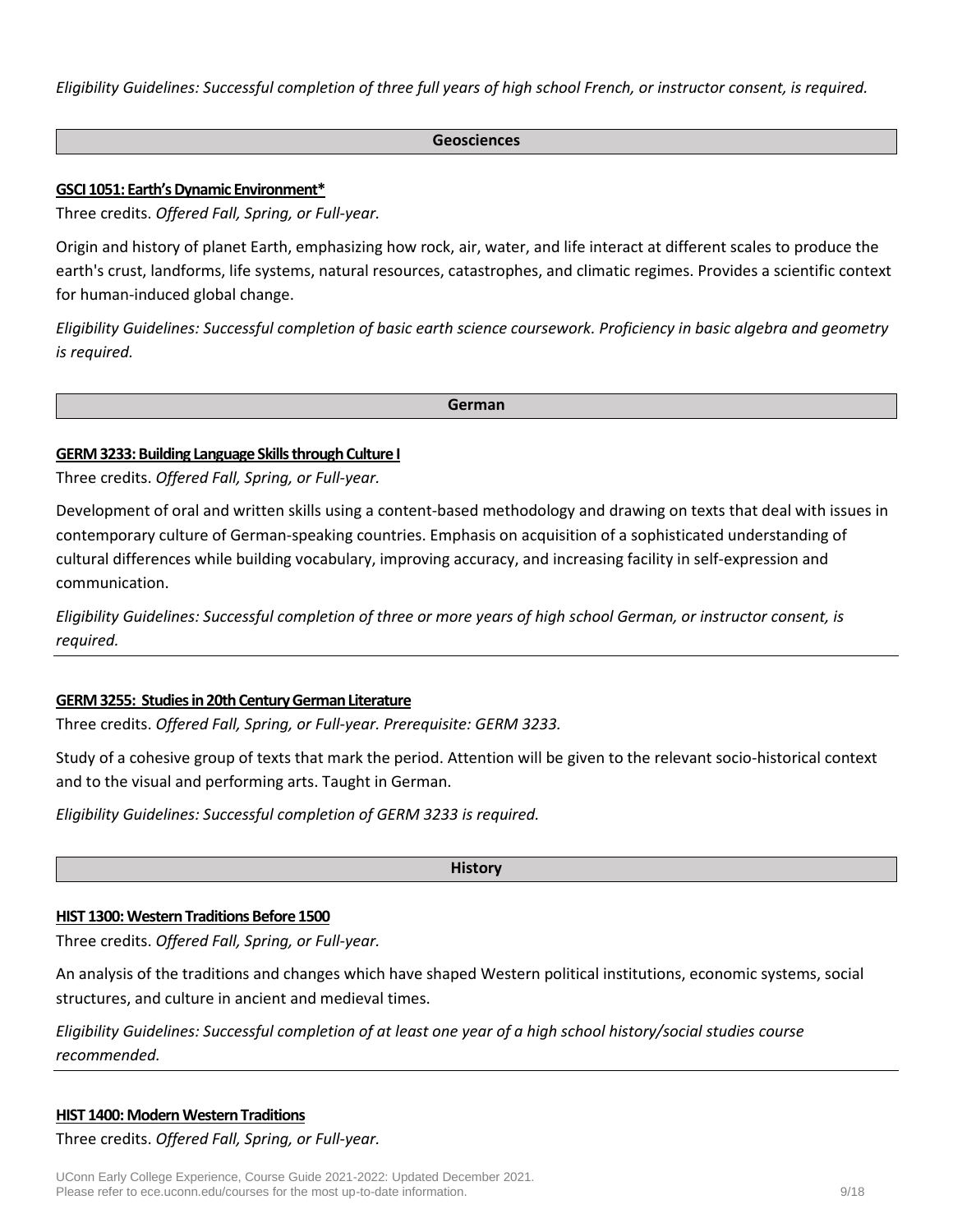History of political institutions, economic systems, social structures, and cultures in the modern Western world.

*Eligibility Guidelines: Successful completion of at least one year of a high school history/social studies course recommended.*

## **HIST 1501: United States History to 1877**

Three credits. *Offered Fall, Spring, or Full-year.*

Surveys political, economic, social, and cultural developments in American history through the Civil War and Reconstruction.

*Eligibility Guidelines: Successful completion of at least one year of a high school history course recommended.*

## **HIST 1502: United States History Since 1877**

Three credits. *Offered Fall, Spring, or Full-year.*

Surveys political, economic, social, and cultural developments in American history from 1877 to the present.

*Eligibility Guidelines: Successful completion of at least one year of a high school history course recommended.*

# **Human Development & Family Sciences**

# **HDFS 1070: Individual & Family Development**

Three credits. *Offered Fall, Spring or Full-year.*

Human development throughout the life span, with emphasis upon the family as a primary context.

*Eligibility Guidelines: Successful completion of two years of English/Language Arts, one year of social studies, and one year of science, or instructor consent, is required.*

## **Human Rights**

## **HRTS 1007: Introduction to Human Rights**

Three credits. *Offered Fall, Spring, or Full-year.*

Exploration of central human rights institutions, selected human rights themes and political controversies, and key political challenges of contemporary human rights advocacy.

*Eligibility Guidelines: Successful completion of two years of high school social studies courses, or consent of the instructor, is recommended.*

# **HRTS 2200: Introduction to Genocide Studies\***

Three credits. *Offered Fall, Spring, or Full-year.*

Interdisciplinary introduction to the study of genocide as an historical, legal, social, political, and conceptual phenomenon, including response, prevention, and commemoration efforts.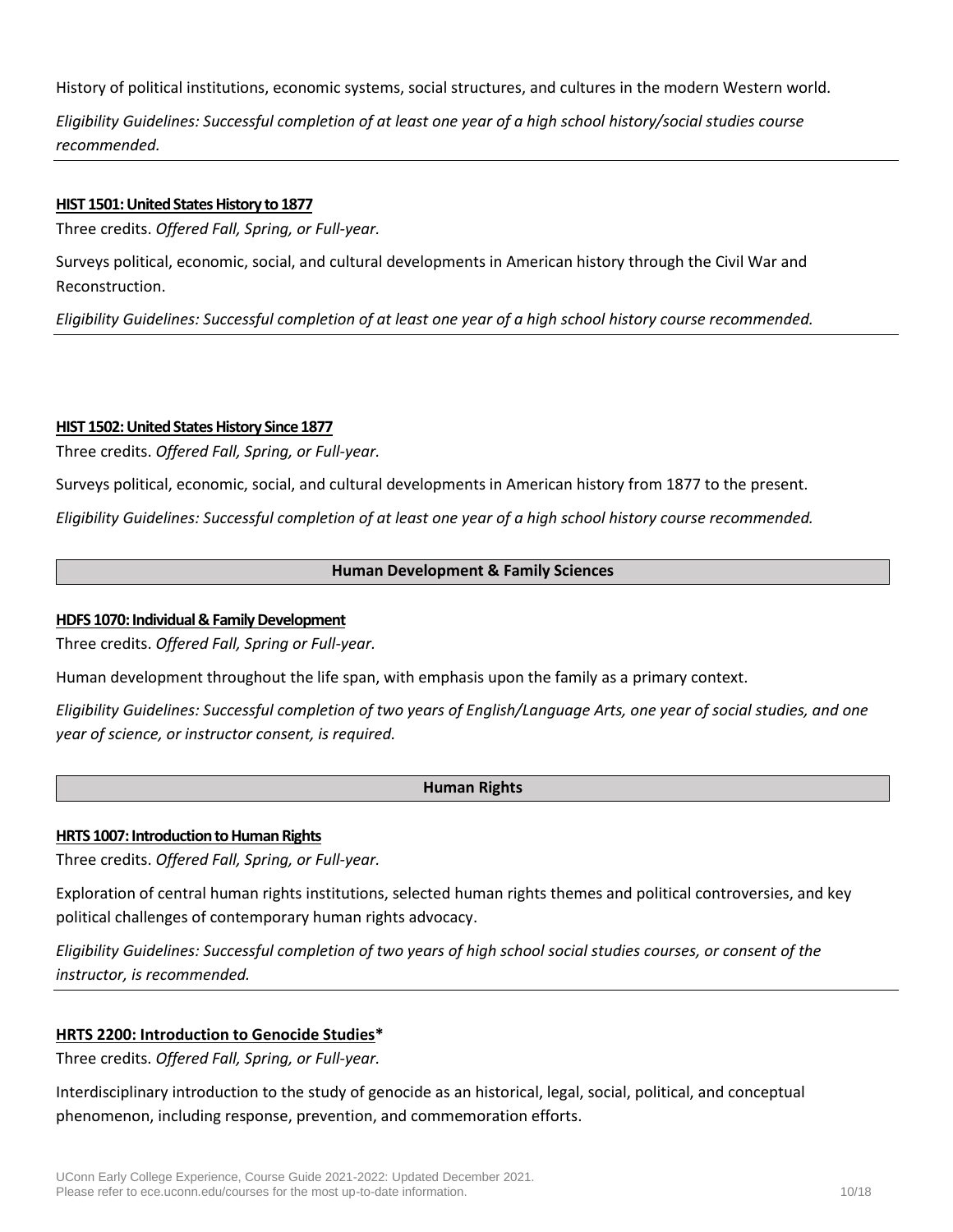*Eligibility Guidelines: Successful completion of three years of high school social studies courses (to include world history and/or world geography), or consent of the instructor, is recommended.*

## **Italian Literature and Cultural Studies**

## **ILCS 3239: Composition & Conversation I**

Three credits. *Offered Fall, Spring, or Full-year. Prerequisite: ILCS 1148 or equivalent.*

Practice in written and oral composition. Syntax study.

*Eligibility Guidelines: Successful completion of the equivalent of four Italian language courses (two courses at the Elementary level & two at the Intermediate level) and instructor consent. A student must pass ILCS 3239 with a grade of a "C" or higher to continue on to ILCS 3240.*

#### **ILCS 3240: Composition & Conversation II**

Three credits. *Offered Fall, Spring, or Full-year. Prerequisite: ILCS 3239 or equivalent.*

Further practice in written and oral composition. Treatment of the finer points in syntax.

*Eligibility Guidelines: Successful completion of the equivalent of four Italian language courses (two courses at the Elementary level & two at the Intermediate level) and instructor consent. A student must pass ILCS 3239 with a grade of a "C" or higher to continue on to ILCS 3240.*

## **Latino and Latin American Studies**

#### **LLAS 1190: Perspectives on Latin America**

Three credits. *Offered Fall, Spring, or Full-year.*

Multidisciplinary exploration of the historical development of such aspects of Latin America and the Caribbean as colonization and nation formation; geography and the environment; immigration and migration; race, ethnicity, and gender in society, politics, economy, and culture.

*Eligibility Guidelines: Successful completion of two years of high school history and one year of high school Spanish are recommended.*

#### **Marine Science**

#### **MARN 1001E: The Sea Around Us**

Three credits. *Offered Fall, Spring, or Full-year.*

The relationship of humans with the marine environment. Exploitation of marine resources, development and use of the coastal zone, and the impact of technology on marine ecosystems.

*Eligibility Guidelines: Successful completion of at least one year of a high school science course or instructor consent is recommended.*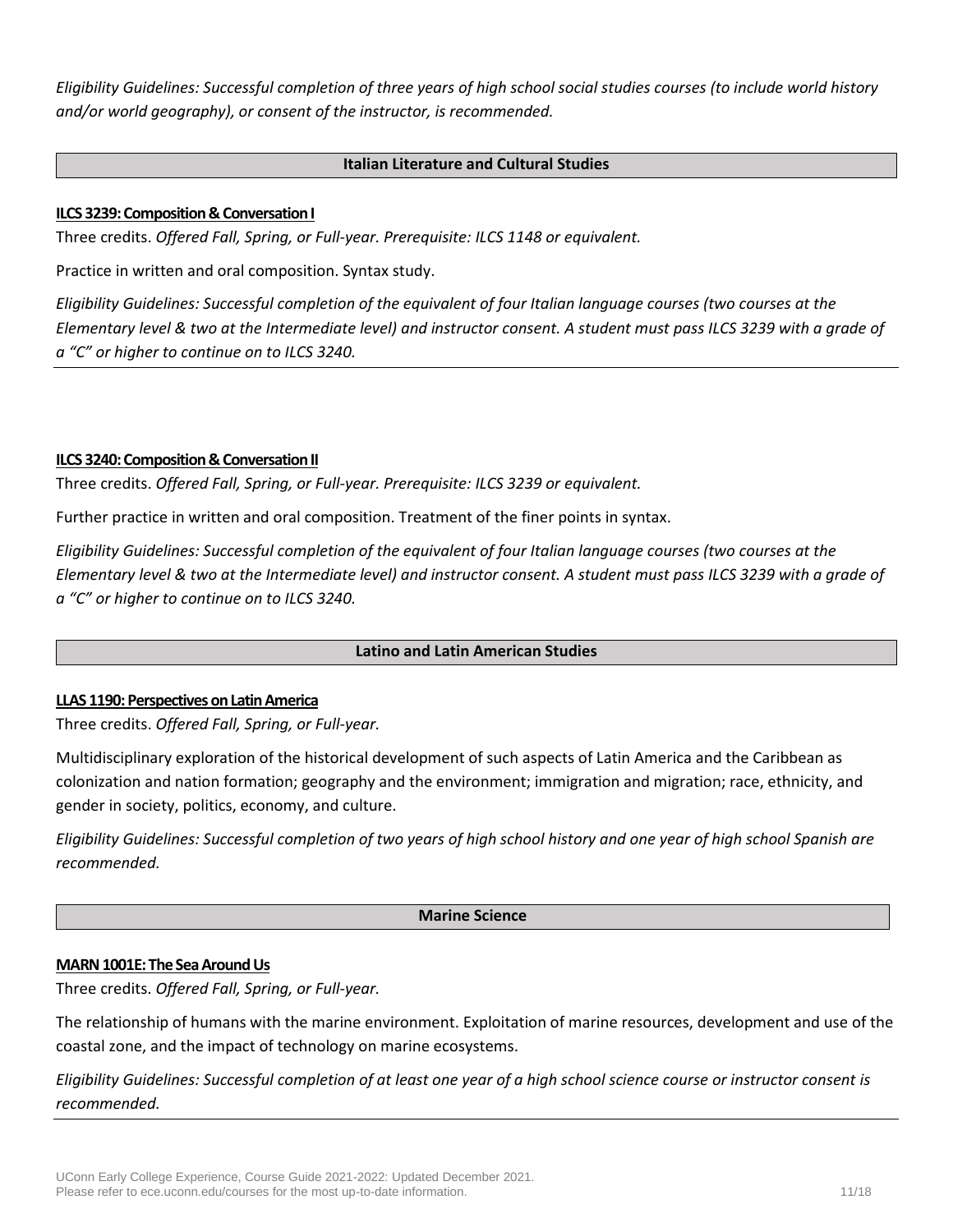#### **MARN 1002E: Introduction to Oceanography**

Three credits. *Offered Fall, Spring, or Full-year.*

Processes governing the geology, circulation, chemistry, and biological productivity of the world's oceans. Emphasis is placed on the interactions and interrelationships between physical, chemical, biological, and geological processes that contribute to both the stability and the variability of the marine environment.

*Eligibility Guidelines: Successful completion of two years of high school lab science are recommended. Students who pass MARN 1002 are not eligible for MARN 1003. Students who pass MARN 1003 are not eligible for MARN 1002.*

#### **MARN 1003E: Introduction to Oceanography with Laboratory**

Four credits. *Offered Fall, Spring, or Full-year.*

Processes governing the geology, circulation, chemistry, and biological productivity of the world's oceans. Emphasis on the interactions and interrelationships of physical, chemical, biological and geological processes that contribute to both the stability and the variability of the marine environment. Laboratory experiments, hands-on exercises, and field observations including required cruise on research vessel.

*Eligibility Guidelines: Successful completion of two years of high school lab science are recommended. Not open to students who have passed MARN 1002.*

#### **Maritime Studies**

#### **MAST 1200: Introduction to Maritime Culture**

Three credits. *Offered Fall, Spring, or Full-year.*

A study of history and literature to understand the international maritime culture that links peoples, nations, economies, environments, and cultural aesthetics.

*Eligibility Guidelines: Successful completion of two years of high school history and two years of high school English are recommended.*

## **Mathematics**

#### **MATH 1030Q: Elementary Discrete Mathematics**

Three credits. *Offered Fall or Spring*.

Topics chosen from discrete mathematics. May include counting and probability, sequences, graph theory, deductive reasoning, the axiomatic method and finite geometries, number systems, voting methods, apportionment methods, mathematics of finance, number theory.

*Eligibility Guidelines: Successful completion of one year of pre-calculus is recommended. Not open for credit to students who have passed any math course other than MATH 1011, 1020, 1030, 1040, 1060 or 1070.* UConn ECE Math 1030Q cannot be taken concurrent with or after UConn ECE Math 1131Q or 1132Q.

#### **MATH 1131Q: Calculus I**

Four credits. *Offered Fall only.*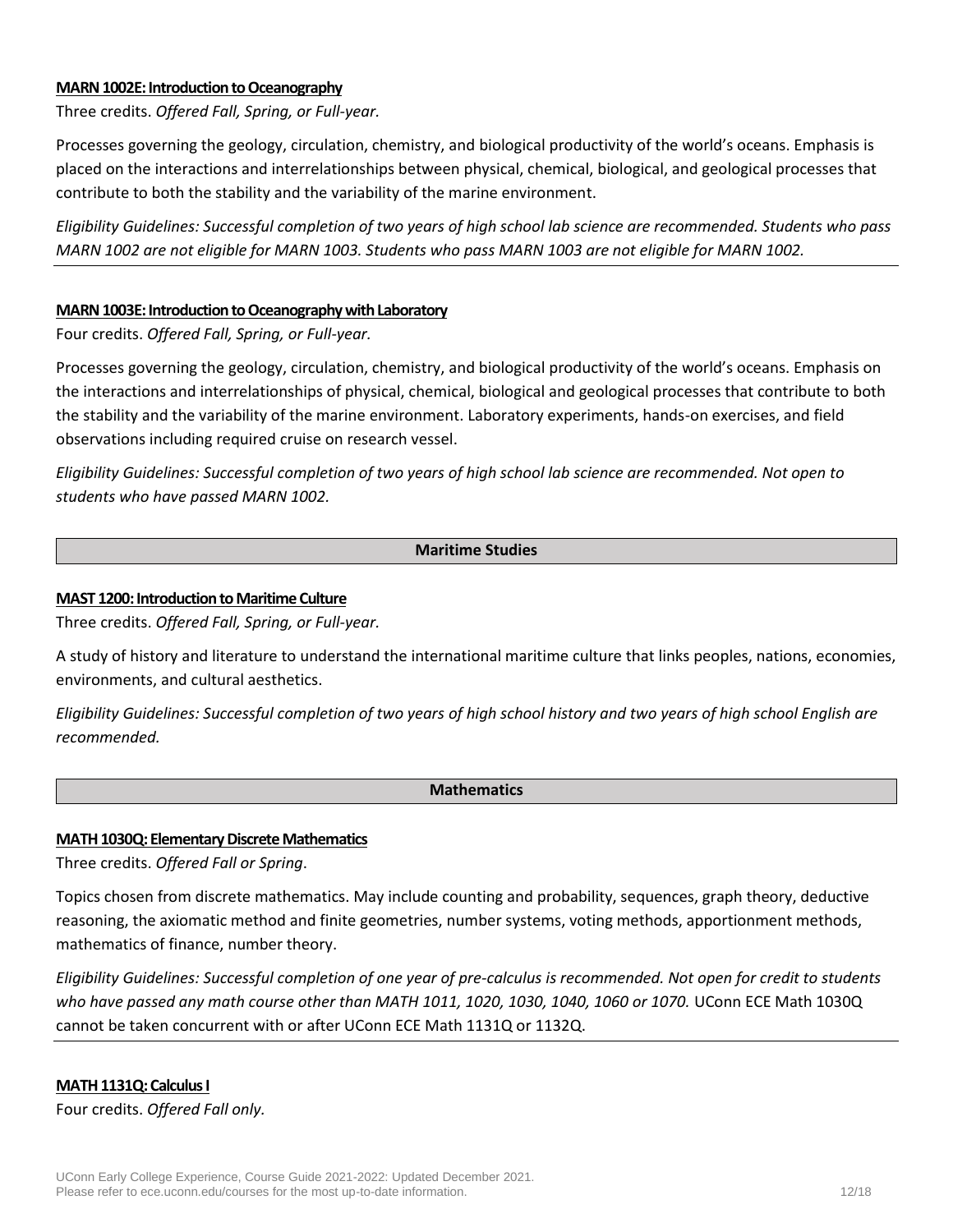Limits, continuity, differentiation, antidifferentiation, definite integral, with applications to the physical sciences and engineering sciences. Suitable for students with some prior calculus experience. Substitutes for MATH 1151 as a requirement.

*Eligibility Guidelines: Successful completion of one year of pre-calculus is required. A student must pass MATH 1131Q*  with a grade of a "C" or higher to continue on to MATH 1132Q. To receive credit for the MATH 1131Q – MATH 1132Q *sequence a student must pass MATH 1131Q in the Fall with a C or higher and continue to MATH 1132Q in the following Spring. The sequence must be completed in one academic year. Students cannot receive credit for MATH 1131 and MATH 1151.*

# **MATH 1132Q: Calculus II**

Four credits. *Offered Spring only.* 

Transcendental functions, formal integration, polar coordinates, infinite sequences and series, vector algebra and geometry, with applications to the physical sciences and engineering. Substitutes for MATH 1122 as a requirement.

*Eligibility Guidelines: Successful completion of one year of pre-calculus is required. A student must pass MATH 1131Q with a grade of a "C" or higher to continue on to MATH 1132Q. To receive credit for the MATH 1131Q – MATH 1132Q sequence a student must pass MATH 1131Q in the Fall with a C or higher and continue to MATH 1132Q in the following Spring. The sequence must be completed in one academic year. Prerequisite: MATH 1131Q in the immediately preceding semester.*

#### **Music**

## **MUSI 1001: Music Appreciation**

Three credits. *Offered Fall, Spring, or Full-year.*

An approach toward intelligent listening, illustrated by recordings.

*Eligibility Guidelines: No previous training required.*

# **MUSI 1003: Popular Music and Diversity in American Society**

Three credits. *Offered Fall, Spring, or Full-year.*

An introduction to popular music and diversity in America: jazz, blues, Top-40 pop, rock, hip-hop, and other genres. Musicians and their music studied in the context of twentieth-century and contemporary American society, emphasizing issues of race, gender, class, and resistance.

*Eligibility Guidelines: No previous training required.*

## **MUSI 1011: Fundamentals/Ear Training I**

Three credits. *Offered Fall, Spring, or Full-year.*

Basic skills in note reading, rhythm, meter, pitch symbols, scales, key-signatures, intervals, triads, sight-singing, and dictation. No previous training is required.

*Eligibility Guidelines: Completion of at least one year of preparatory work in music courses at the high school level is recommended.*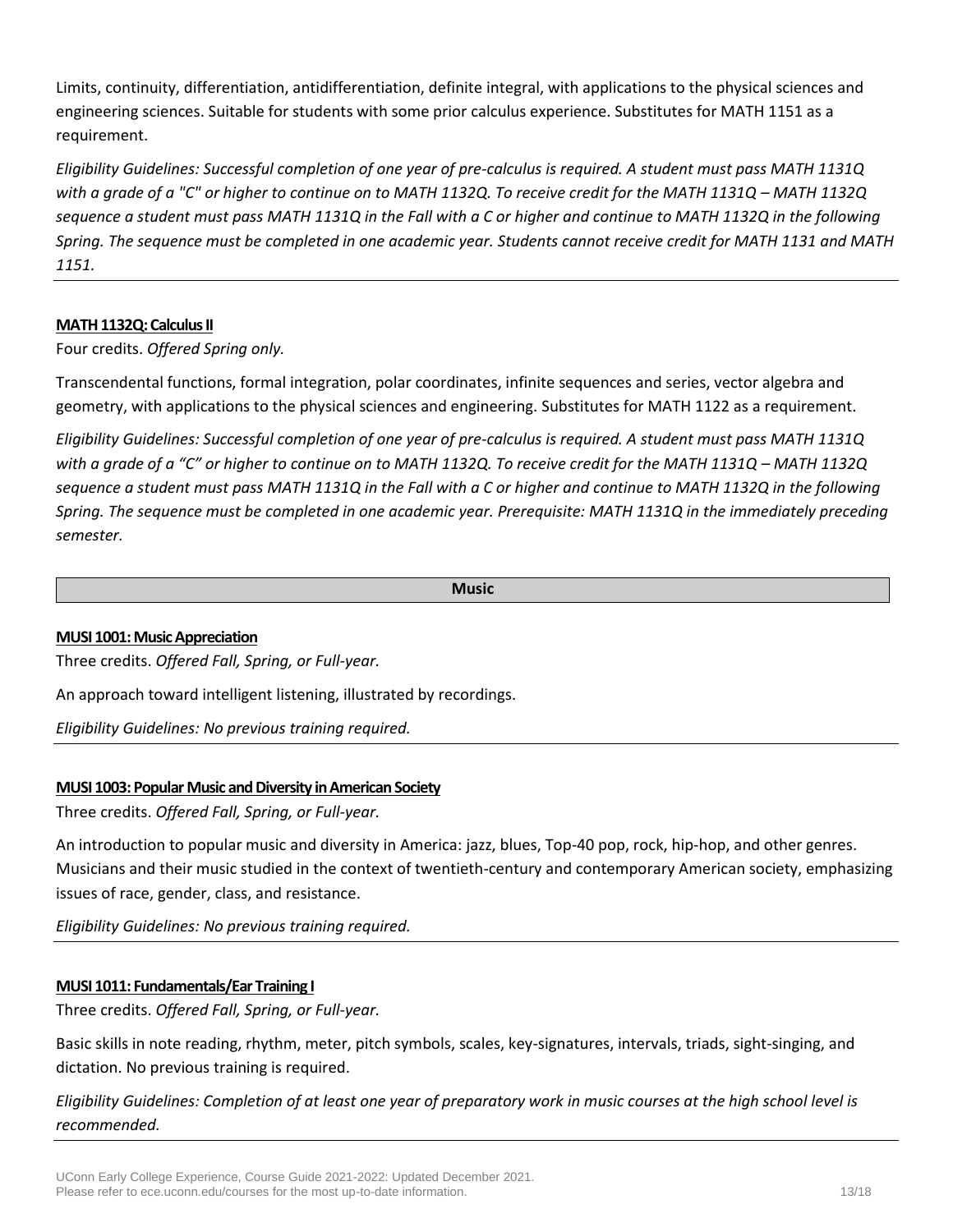## **MUSI 1012: Fundamentals/Ear Training II**

Three credits. *Offered Fall, Spring, or Full-year.*

Further development of skills in music reading, sight-singing, and dictation.

*Eligibility Guidelines: A student must pass MUSI 1011 with a grade of a "C" or higher to continue on to MUSI 1012.*

#### **Natural Resources and the Environment**

#### **NRE 1000E: Environmental Science**

Three credits. *Offered Full-year only.*

An introduction to basic concepts and areas of environmental concern and how these problems can be effectively addressed. Topics include human population; ecological principles; conservation of biological resources; biodiversity; croplands, rangelands, forestlands; soil and water conservation; pollution and water management; and wildlife and fisheries conservation.

*Eligibility Guidelines: Successful completion of two years of high school science is recommended.*

#### **Philosophy**

#### **PHIL 1101: Problems of Philosophy**

Three credits. *Offered Fall, Spring, or Full-year.*

Topics may include skepticism, proofs of God, knowledge of the external world, induction, free-will, the problem of evil, miracles, liberty and equality.

*Eligibility Guidelines: Instructor consent is required.*

#### **PHIL 1108E: Environmental Philosophy**

Three credits. *Offered Fall, Spring, or Full-year.*

Philosophical issues raised by humanity's interaction with its environment. Topics may include ethical and policy ramifications of the use of non-human animals for food, medicine, and scientific inquiry; whether the natural world has a status calling for its protection or preservation; obligations to future generations; environmental justice; and movements such as deep ecology, ecofeminism, and social ecology.

*Eligibility Guidelines: Instructor consent is required.*

**Physics**

#### **PHYS 1201Q: General Physics I**

Four credits. *Offered Fall, Spring, or Full-year.*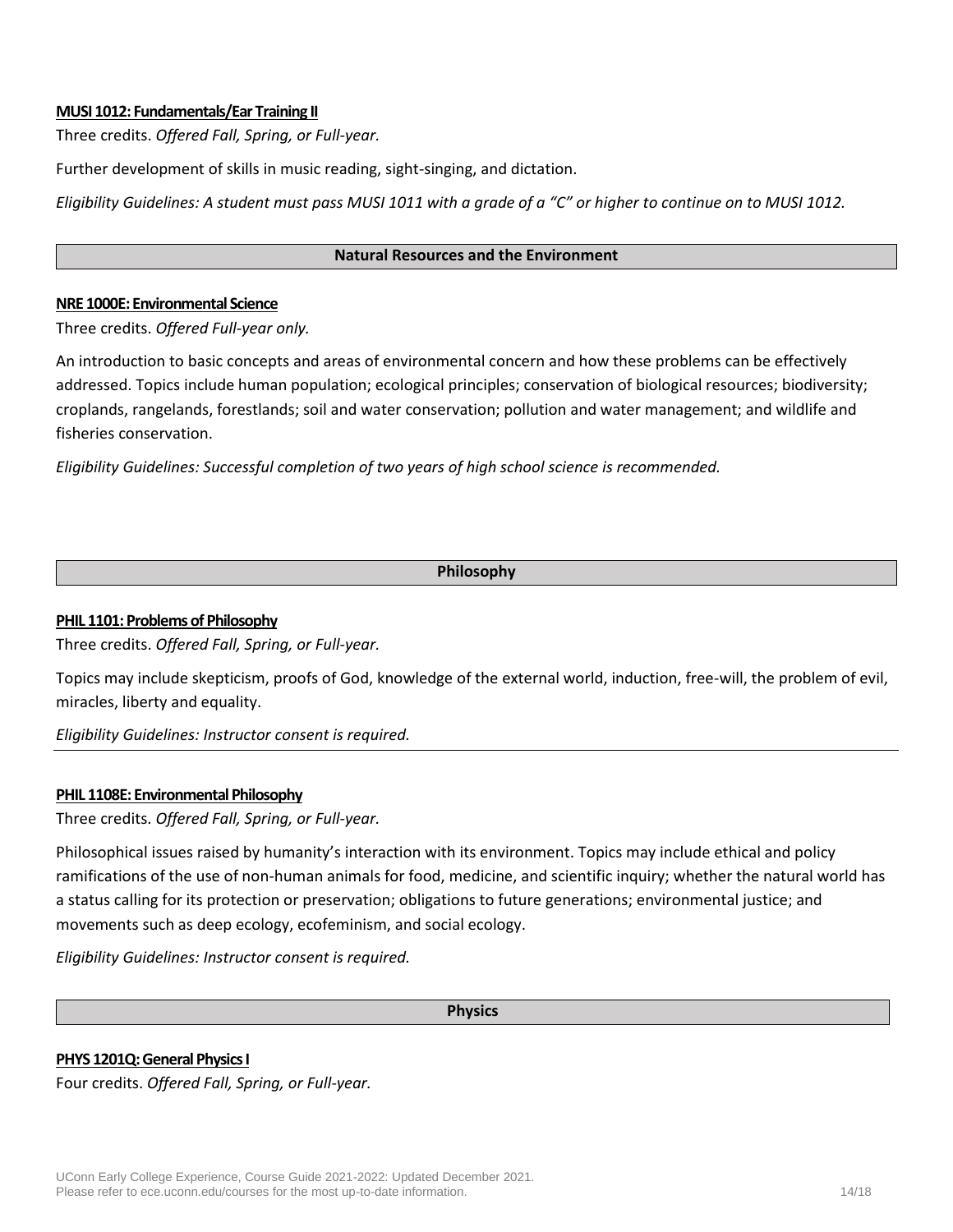A non-calculus based course introducing the laws of force and motion applied to mechanical phenomena. Concepts such as work, mechanical energy, linear and angular momentum, and energy conservation are explained. The laboratory offers fundamental training in precise measurements.

*Eligibility Guidelines: Successful completion of high school chemistry is recommended.*

# **PHYS 1202Q: General Physics II**

Four credits. *Offered Fall, Spring, or Full-year.*

A non-calculus based course introducing the principles governing electromagnetic phenomena, including electromagnetic radiation and waves and electric circuits. The laboratory offers fundamental training in precise measurements.

*Eligibility Guidelines: Successful completion of pre-calculus or introductory calculus is recommended. A student must pass PHYS 1201Q with a grade of a "C" or higher to continue on to PHYS 1202Q.*

# **PHYS 1401Q: General Physics with Calculus I**

Four credits. *Offered Fall, Spring, or Full-year.*

Quantitative study of the basic facts and principles of physics with an emphasis on mechanical phenomena. Concepts such as work, mechanical energy, linear and angular momentum, and energy conservation are explained. The laboratory offers fundamental training in physical measurements. Recommended for non-engineering students who desire to have a calculus-based physics sequence. It is also recommended for science majors whom a one year introductory physics course is adequate.

*Eligibility Guidelines: Successful completion of pre-calculus or introductory calculus is recommended. Students who matriculate to UConn may take PHYS 1401Q for not more than two credits, with the permission of the instructor, if students received credits for PHYS 1201Q.*

# **PHYS 1402Q: General Physics with Calculus II**

Four credits. *Offered Fall, Spring, or Full-year.*

Quantitative study of the basic facts and principles of physics with an emphasis on electromagnetic phenomena, including electromagnetic radiation and waves and electric circuits. The laboratory offers fundamental training in physical measurements. Recommended for non-engineering students who desire to have a calculus-based physics sequence. It is also recommended for science majors for whom a one year introductory physics course is adequate.

*Eligibility Guidelines: Successful completion of pre-calculus or introductory calculus is recommended. A student must pass PHYS1401Q with a grade of a "C" or higher to continue on to PHYS 1402Q. May be taken for not more than two credits with the permission of the instructor, by students who have passed PHYS1202Q.*

# **Political Science**

## **POLS 1002: Introduction to Political Theory**

Three credits. *Offered Fall, Spring, or Full-year.*

Major themes of political theory such as justice, obligation, and equality, and their relevance to contemporary political concerns.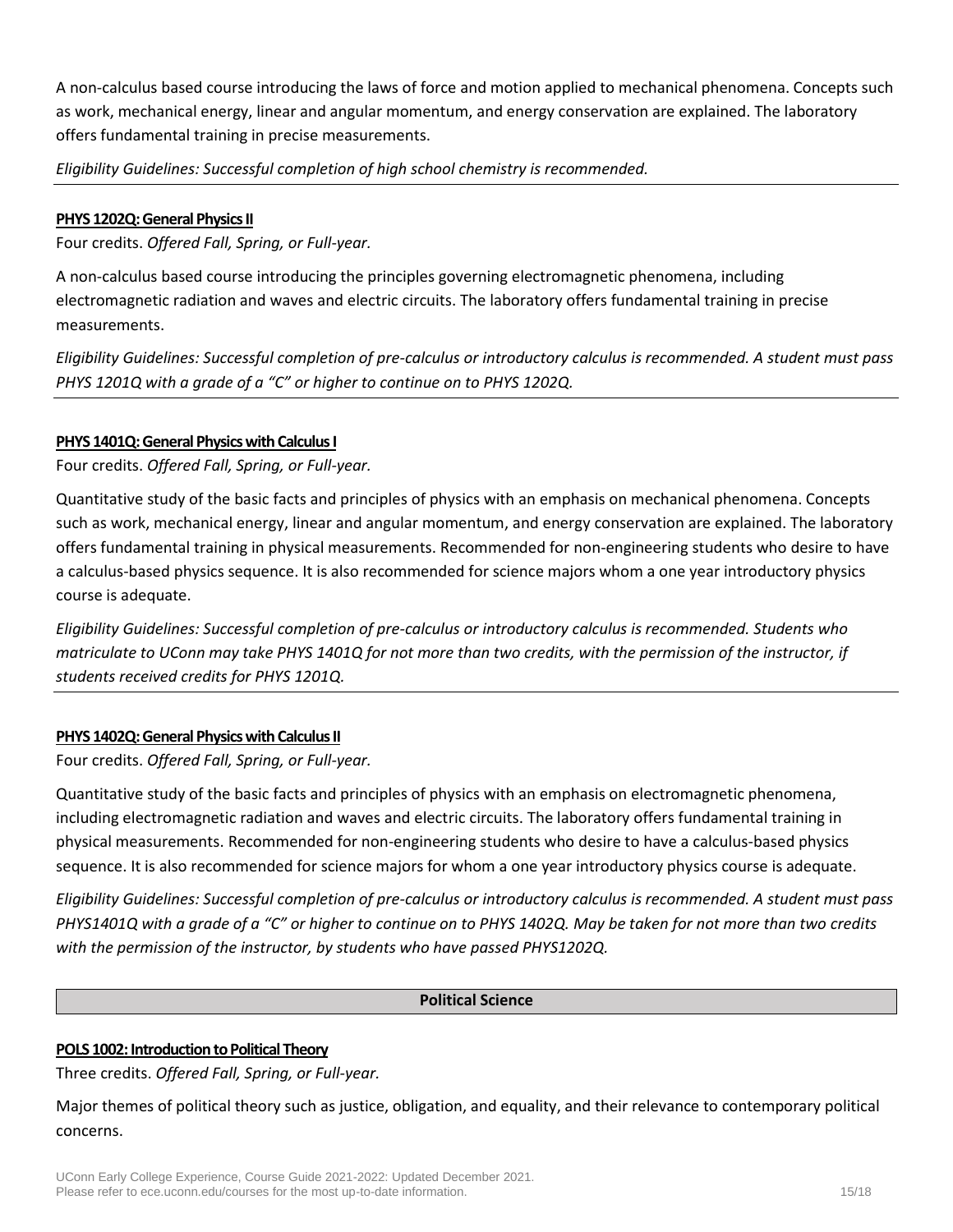#### **POLS 1202: Introduction to Comparative Politics**

Three credits. *Offered Fall, Spring, or Full-year.*

A survey of institutions, politics, and ideologies in democratic and non-democratic states.

*Eligibility Guidelines: One year of high school history or high school civics, or instructor consent, is recommended.*

#### **POLS 1402: Introduction to International Relations**

Three credits. *Offered Fall, Spring, or Full-year.*

The nature and problems of international politics.

*Eligibility Guidelines: One year of high school history or high school civics, or instructor consent, is recommended.*

#### **POLS 1602: Introduction to American Politics**

Three credits. *Offered Fall, Spring, or Full-year.*

Analysis of the organization and operation of the American political system.

*Eligibility Guidelines: One year of high school history or high school civics, or instructor consent, is recommended.*

**Sociology**

#### **SOCI 1001: Introduction to Sociology**

Three credits. *Offered Fall, Spring, or Full-year*.

Modern society and its social organization, institutions, communities, groups, and social roles: the socialization of individuals, family, gender, race and ethnicity, religion, social class, crime and deviance, population, cities, political economy, and social change.

*Eligibility Guidelines: Successful completion of at least one year of a high school history or social studies course or instructor consent is recommended.*

**Spanish**

## **SPAN 3177: Composition & Reading for Spanish Speakers**

Three credits. *Offered Fall, Spring, or Full-year.*

Grammar, written composition, and readings for speakers of Spanish with little or no formal training. Emphasis is on Puerto Rican literature.

*Eligibility Guidelines: Instructor consent.*

#### **SPAN 3178: Intermediate Spanish Composition**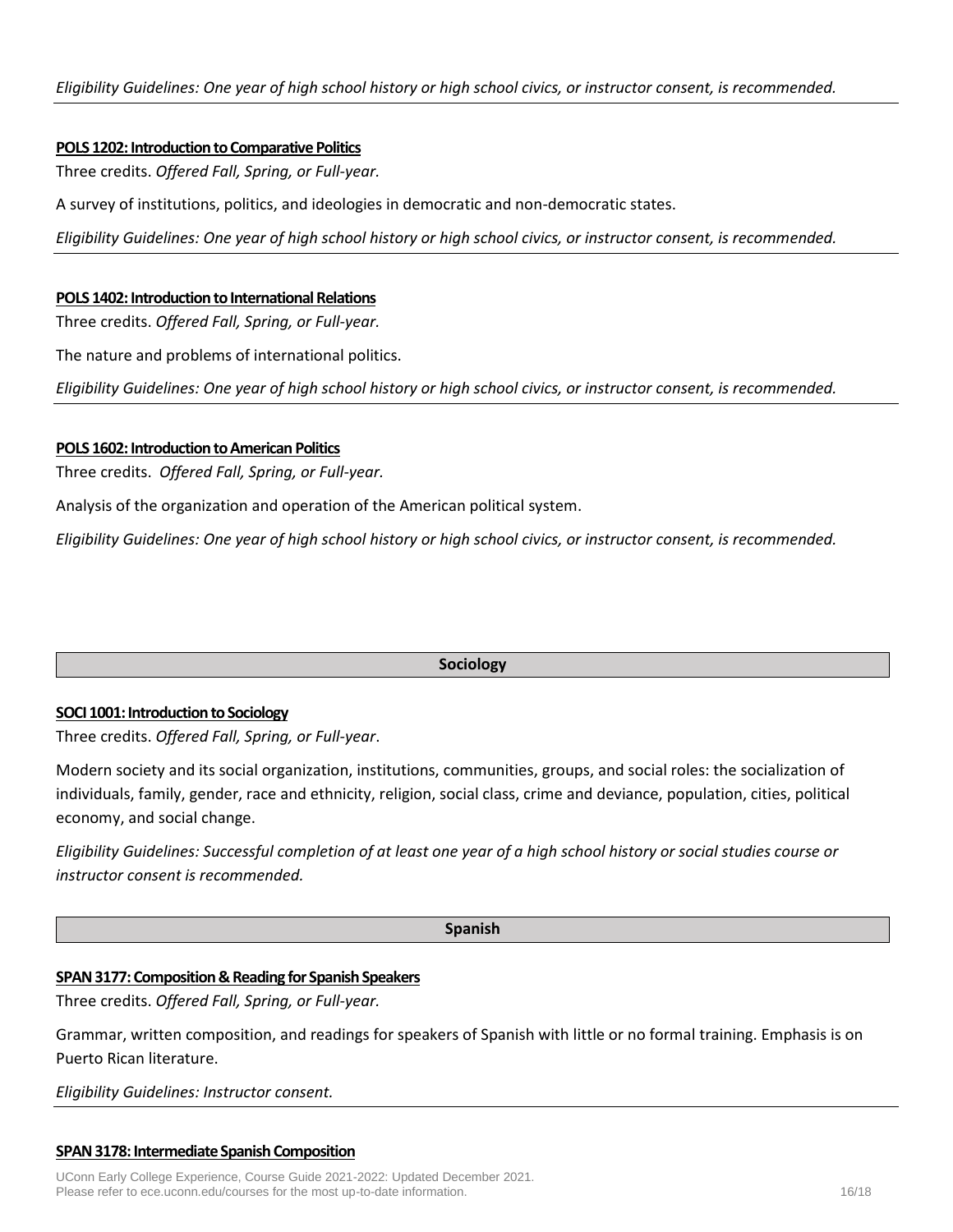Three credits. *Offered Fall, Spring, or Full-year.*

This course provides a thorough review of grammar and methodical practice in composition leading to command of practical idioms and vocabulary.

*Eligibility Guidelines: Successful completion of three or more years of high school Spanish or instructor consent is recommended.*

## **SPAN 3179: Spanish Conversation: Cultural Topics**

Three credits. *Offered Fall, Spring, or Full-year.*

Recommended preparation: SPAN 3178. In-depth development of speaking skills through cultural readings, group discussions and oral presentations on selected topics concerning the Spanish-speaking world.

*Eligibility Guidelines: Successful completion of three or more years of high school Spanish, successful completion of SPAN 3178, or instructor consent is recommended.*

#### **Statistics**

## **STAT 1100Q: Elementary Concepts of Statistics**

Four credits. *Offered Fall, Spring, or Full-year.*

Standard and nonparametric approaches to statistical analysis; exploratory data analysis, elementary probability, sampling distributions, estimation and hypothesis testing, one- and two-sample procedures, regression and correlation. Learning to do statistical analysis on a personal computer is an integral part of the course.

*Eligibility Guidelines: Successful completion of Intermediate Algebra/Algebra II is required.*

# **Sustainable Plant and Soil Systems**

## **SPSS 1100: Turfgrass Management\***

Three credits. *Offered Fall, Spring, or Full-year.*

An overview of turfgrass adaptation, selection, and management. Topics include turfgrass growth, physiology, soil interactions, establishment, and maintenance. Cultural system practices for lawns, golf courses, athletic fields, and other turf areas. Turfgrass pest management practices for weeds, insects, and diseases.

*Eligibility Guidelines: Successful completion of one year of high school biology recommended.*

## **SPSS 1110: Fundamentals of Horticulture**

Three credits. *Offered Fall, Spring, or Full-year.*

Science and practice of horticultural plant propagation and culture. Basic concepts of plant structure, growth and function. Integrated pest management. Impact of new technology. Horticulture and the environment.

## *Eligibility Guidelines: Successful completion of one year of high school biology recommended.*

## **SPSS 1150: Agricultural Technology and Society**

Three credits. *Offered Fall, Spring, or Full-year.*